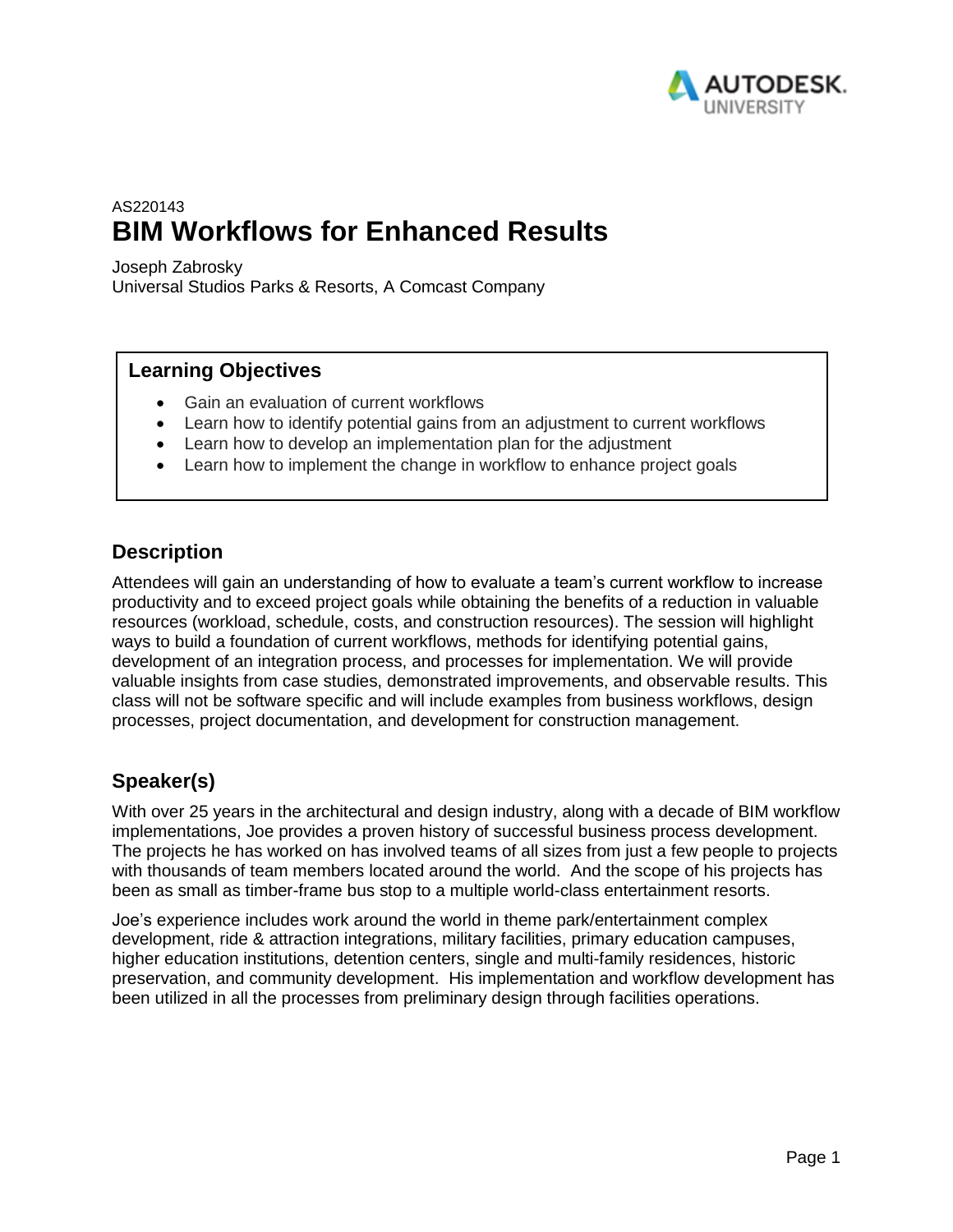

# **Evaluating current workflows.**

The best way to make improvements to your organization's workflow is to evaluate what your teams are doing already. By stepping back and taking a look at the way you are currently doing things can help highlight inefficiencies. These may be in process, workflow, missing tools, or by adding supplemental features.

Changing demands and industry competition puts high demands on companies to show that they are the ideal candidate. As there are an infinite number of ways to do things, it is essential to evaluate and take the right path for your company to show how it is the best choice for the project. Review some of the things that your organization can be looking for to keep them on the "right track".

#### *SO MANY CHOICES. WHICH ONE IS RIGHT?*

## **Are the project's goals being met?**

There are some essential goals for every type of project around the world, regardless of the firm type. The essentials would be meeting project schedule demands, maintaining budgeting goals, delivering a level of quality, and maintaining company standards.



# **Meet the project benchmarks on schedule**

Your team needs to strive to meet each milestone deadline. This means that the project team is on a path that is full steam forward to drive the project along. Be aware of project staffing, improper realizations on staff capabilities, and insufficient planning for the project as a whole.

# **Keep the project within the budgetary goals**

It is important to remember that while some project goals are set by individual teams, they are often inherited by other departments, or implicitly by senior management. Refinements to workflows can help minimize the amount of time invested on work efforts helping in both schedule and budget values.

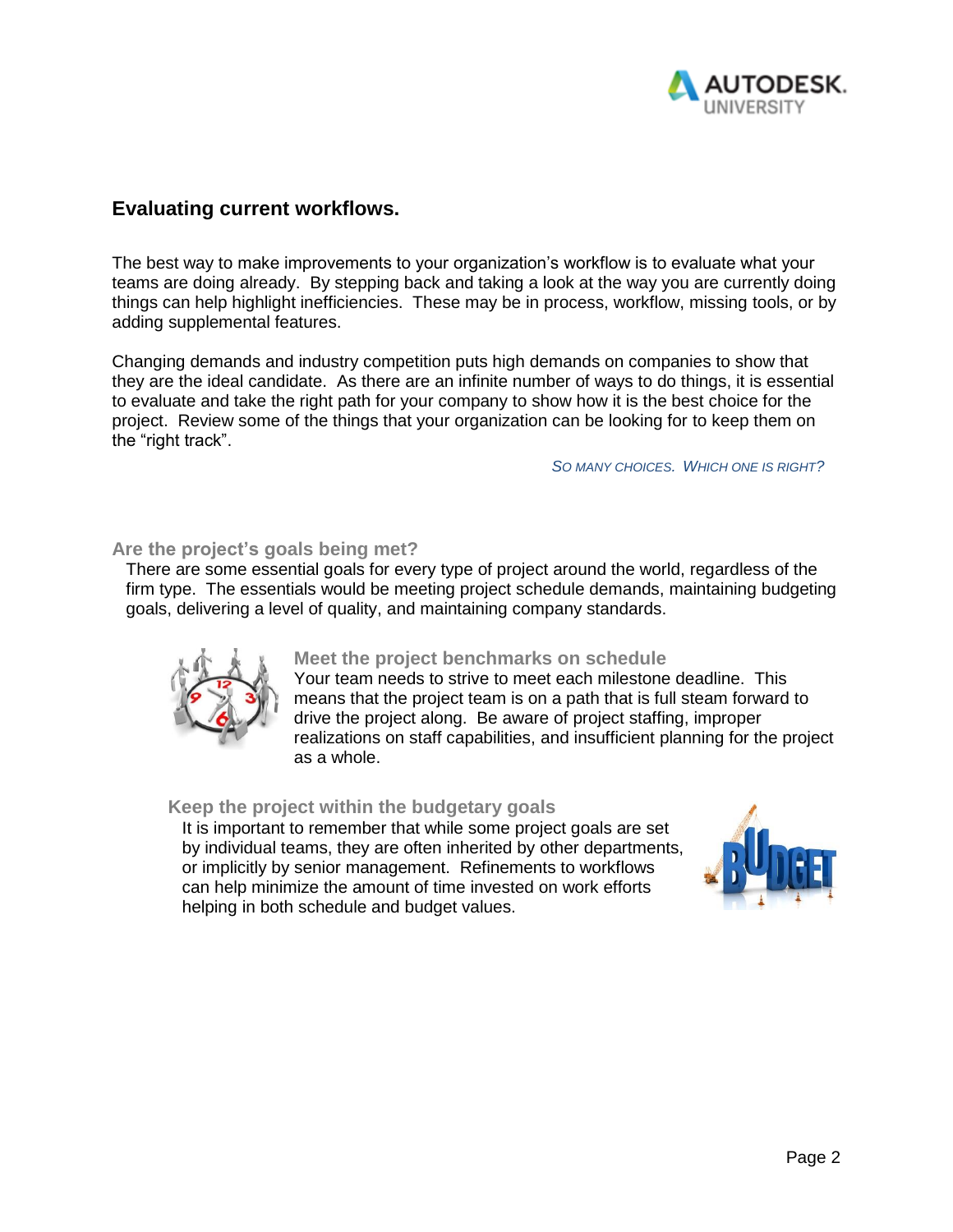



**Have your work represent the quality that your firm values** Unfortunately, as a project starts to fall behind in it's goals, one of the areas that is sacrificed is quality. Less effort is invested into accuracy, omissions occur, and changes are not carried throughout a project. Don't let a poor representation of the firms abilities cause a lack of future work.

## **Ensure the proper utilization of resources.**

Investigate what you have, and determine if you are getting it's full value. That means checking a lot of things…



- Time sheets & workloads: of course, we hope that our employees are being honest about their commitment to the company, but they may be spread across more tasks than what is realized. Communicate with your team to ensure that the work that is being completed is what is expected.
- Improve project planning: if you don't have a plan, your utilization and production efforts do not represent the status of the business, your current workload and the effectiveness of the team.
- Productive work environment: by creating an atmosphere where employees can share ideas, tap into each other's knowledge, collaborate efficiently, and reduce the impact of missing resources by know what is available among the team. A positive environment also helps with the team wanting to increase productivity in the group's workflows.

**Does the work seem to take too long?**

**How many people are doing the same exact thing?**

**Is the data useful?**

Sometimes the delays in the work process could be similar to what makes your day feel long at the office. Feel free to try these as it relates to both BIM efforts and office advantages.

 *Organize your environment.* Having things in a clean working order helps reduce time looking for things, keeps your information moving fluidly and, as a nice side bonus, keep you looking professional and busy (great for your boss to notice).

From a BIM Workflow point of view this can be things like:

- o Cleaning up the directory structure
- o Diving models into usable files (core & shell separate from interiors)
- $\circ$  Populating your models with the correct data values (manufacturer, model number, etc.)
- o Assigning correct and consistent Object Styles and/or property types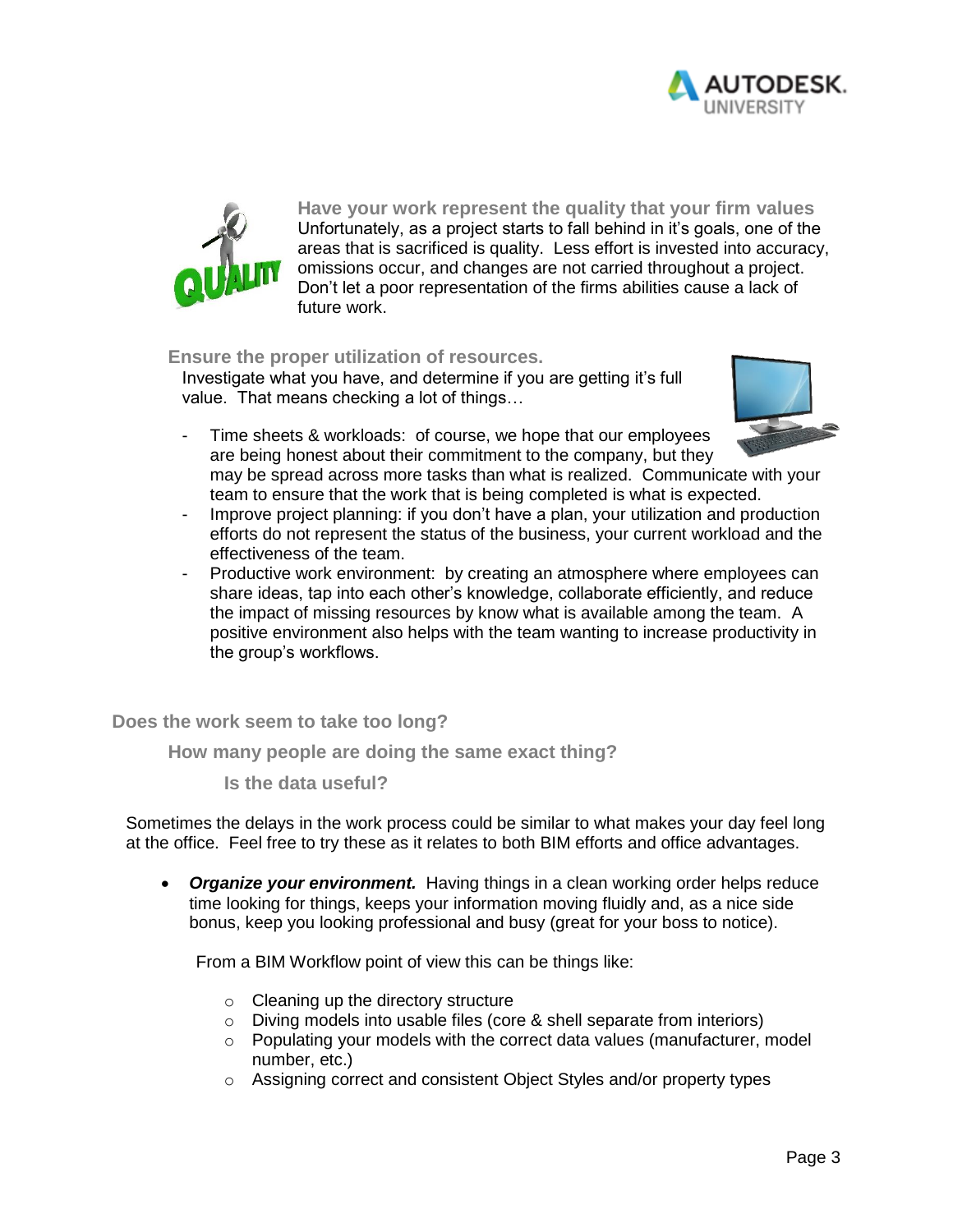

- o Removing excess materials and categories that are not purged from your content.
- o Reducing model errors and alerts in the Revit software.
- *Don't feel guilty about taking time for your needs*. Often by cleaning up and improving the way you perform your work can benefit your organization more than you may anticipate. The improvement of your workflows allows you more time to assist your project teams.
- **Remember to plan ahead.** It is much more effective to be proactive than reactive. Your leadership will see your preventative and proactive efforts as your determination for success as a leader. By being reactive you become a "savior" to the company and are an invaluable resource… but you are also un-promotable.



 *Narrow your focus on the service you are providing.* You are leading a group of people, supporting another group, specializing in a specialty service, providing a marketing value, assisting in production efforts, resolving technical issues, evaluating new technologies, integrating with other company technologies, training staff, developing workflows, producing technical documents and guidelines along with numerous other tasks not mentioned. Make sure that you are completing your projects in a complete and finished product. Leaving open ends only causes you more work in the end, under more pressure.



**Set a goal and reward**. This is something that I learned from helping my day go along more quickly. I would set a series of tasks to do for the day, and if I finished before heading home, I rewarded myself with dessert after dinner. I know it seems a little odd, but it can be a great motivator when you get home and the family is eating their ice cream in front of you.

# **Is the work being done, or just finished?**

One of the things that I hate is when works just get to a point and give up. Adjusting your workflows and creating official stopping points that mark when a project is complete. By creating a checklist that includes what is to be received physically and electronically. This includes what content should be in the drawings, what content should be in the BIM files, and the Level of Development (LoD) that should be obtained at each milestone submittal.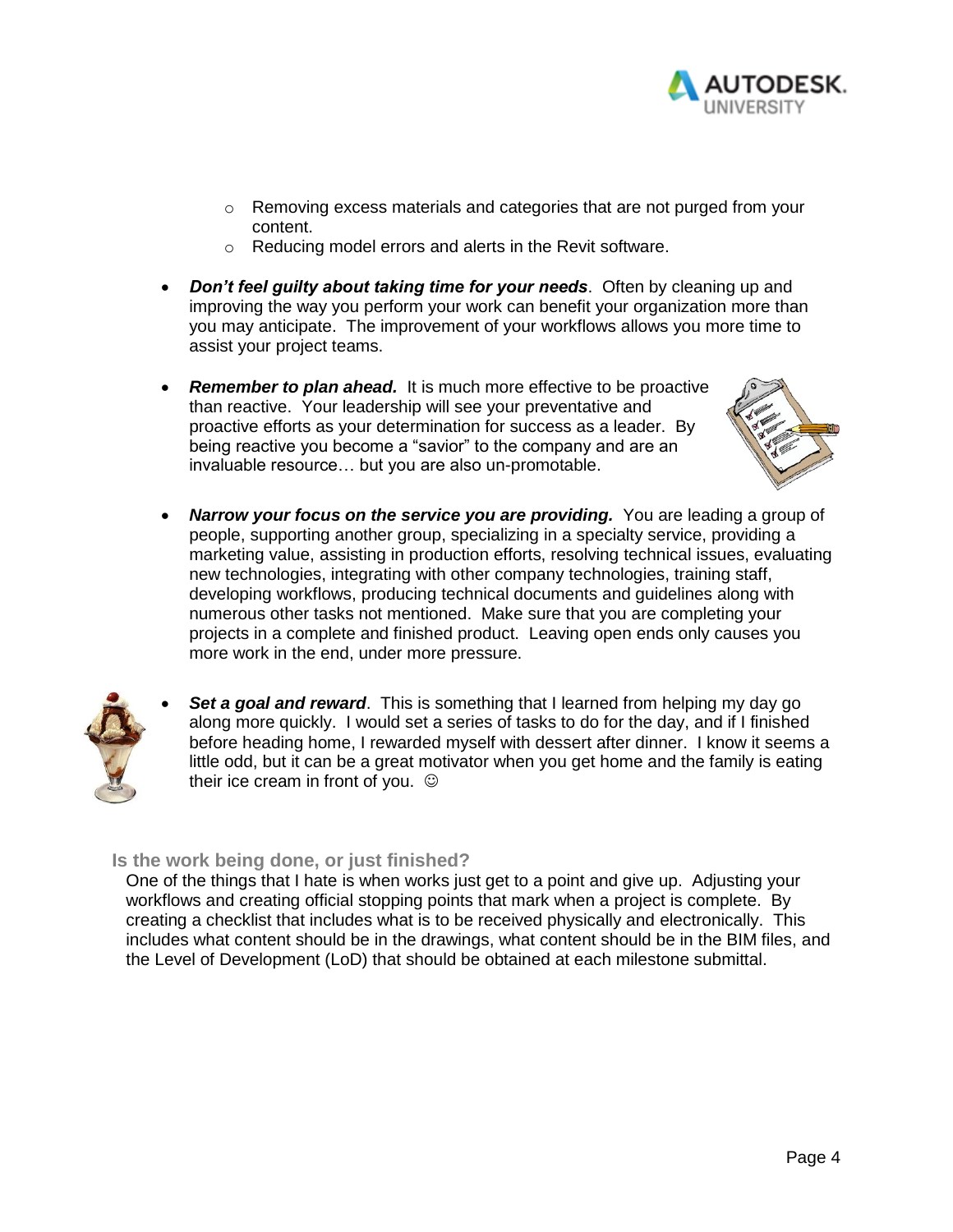

Not only does this process help in meeting official project deadlines, it helps provide a baseline for project financials to ensure proper payment for provided work.

|                                                  |                                                                               |            |  | <b>PROJECT XXX</b> |           |               |                  |                           |                         |                           |      |      |      |                           |                           |                                    |                 |
|--------------------------------------------------|-------------------------------------------------------------------------------|------------|--|--------------------|-----------|---------------|------------------|---------------------------|-------------------------|---------------------------|------|------|------|---------------------------|---------------------------|------------------------------------|-----------------|
| UNIVERSAL<br>Creative                            |                                                                               |            |  |                    | <b>RI</b> | <b>VENDOR</b> | <b>CONTRACT#</b> |                           | MIK                     | <b>PHASES</b>             |      |      |      | <b>TAG</b><br>ASΩ         | <b>SERVICES</b><br>TECH   | <b>DOCUMENT</b><br><b>LOCATION</b> | <b>COMMENTS</b> |
|                                                  | <b>Project Deliverable</b>                                                    | <b>/ES</b> |  | NΑ                 |           |               |                  | 8<br>(C)                  | c<br>(SD)               | (DD)                      | (CD) | (CA) | (NP) | $(ASQ)$ (TS)              |                           |                                    |                 |
| <b>A-E Design RFIs</b>                           |                                                                               |            |  |                    |           |               |                  |                           |                         |                           |      |      |      |                           |                           |                                    |                 |
|                                                  | 1.01 RFI's per project (they may not be broken into preconstr & construction) |            |  |                    |           |               |                  |                           |                         |                           |      |      |      |                           |                           |                                    |                 |
| A-E Milestones   Deliverables - Interim Packages |                                                                               |            |  |                    |           |               |                  |                           |                         |                           |      |      |      |                           |                           |                                    |                 |
|                                                  | They vary per Project. Maybe 30%, 50%, 60% 90%, 100%                          |            |  |                    |           |               |                  | $\mathbf{x}$              | $\mathbf{x}$            | $\mathbf{x}$              |      |      |      |                           | $x \over x$               |                                    |                 |
|                                                  | <b>Examples include:</b>                                                      |            |  |                    |           |               |                  |                           |                         |                           |      |      |      |                           |                           |                                    |                 |
|                                                  | <b>Condition Assessment Package</b>                                           |            |  |                    |           |               |                  | $\mathbf{x}$              |                         |                           |      |      |      |                           |                           |                                    |                 |
|                                                  | <b>Adaptation Package</b>                                                     |            |  |                    |           |               |                  | $\mathbf{x}$              |                         |                           |      |      |      |                           |                           |                                    |                 |
|                                                  | Demo Package                                                                  |            |  |                    |           |               |                  | $\mathbf{x}$              |                         |                           |      |      |      | $\mathbf{x}$              | $\mathbf{x}$              |                                    |                 |
|                                                  | CoreShell Package                                                             |            |  |                    |           |               |                  | $\boldsymbol{\mathsf{x}}$ |                         |                           |      |      |      | $\pmb{\times}$            | $\boldsymbol{\mathsf{x}}$ |                                    |                 |
|                                                  | Area Development Set                                                          |            |  |                    |           |               |                  | $\overline{\mathbf{x}}$   |                         |                           |      |      |      | $\overline{\mathbf{x}}$   | $\mathbf{x}$              |                                    |                 |
|                                                  | 1.02 Maintenance Building Package                                             |            |  |                    |           |               |                  |                           | $\mathbf x$             | $\boldsymbol{\mathsf{x}}$ |      |      |      | $\boldsymbol{\mathsf{x}}$ | $\boldsymbol{\mathsf{x}}$ |                                    |                 |
|                                                  | Early Foundation Package                                                      |            |  |                    |           |               |                  |                           | $\mathbf x$             |                           |      |      |      | $\pmb{\times}$            | $\boldsymbol{x}$          |                                    |                 |
|                                                  | Attraction Construction Package                                               |            |  |                    |           |               |                  | $\overline{\mathbf{x}}$   |                         |                           |      |      |      | $\pmb{\mathsf{x}}$        | $\overline{\mathbf{x}}$   |                                    |                 |
|                                                  | Attraction Design Development Package                                         |            |  |                    |           |               |                  |                           | $\boldsymbol{x}$        |                           |      |      |      | X                         | $\boldsymbol{x}$          |                                    |                 |
|                                                  | Vertical Demo Package                                                         |            |  |                    |           |               |                  |                           | $\overline{\mathbf{x}}$ | $\overline{\mathbf{x}}$   |      |      |      | $\pmb{\times}$            | $\overline{\mathbf{x}}$   |                                    |                 |
|                                                  | Early Civil Works Package                                                     |            |  |                    |           |               |                  |                           |                         | $\overline{\mathbf{x}}$   |      |      |      | $\overline{\mathbf{x}}$   | $\overline{\mathbf{x}}$   |                                    |                 |
|                                                  | Early Site Works Package                                                      |            |  |                    |           |               |                  |                           |                         | $\mathbf{x}$              |      |      |      | $\mathbf x$               | $\mathbf x$               |                                    |                 |

#### **Identify the potential gains**

By reviewing and following some of the tips above the benefits for you and your team can be quite extensive. Just for example:

- Overall team efficiency
- Increased team attitude
- Effective resource allocation
- Removal of unnecessary steps and processes
- Assignment to specialized tasks to dedicated staff
- Proactive process of eliminating errors versus a reactionary process of repairs
- Management has the ability to lead the process within the company versus needing to direct each individual action.
- A reduction in administrative tasks needed to validate completed work.